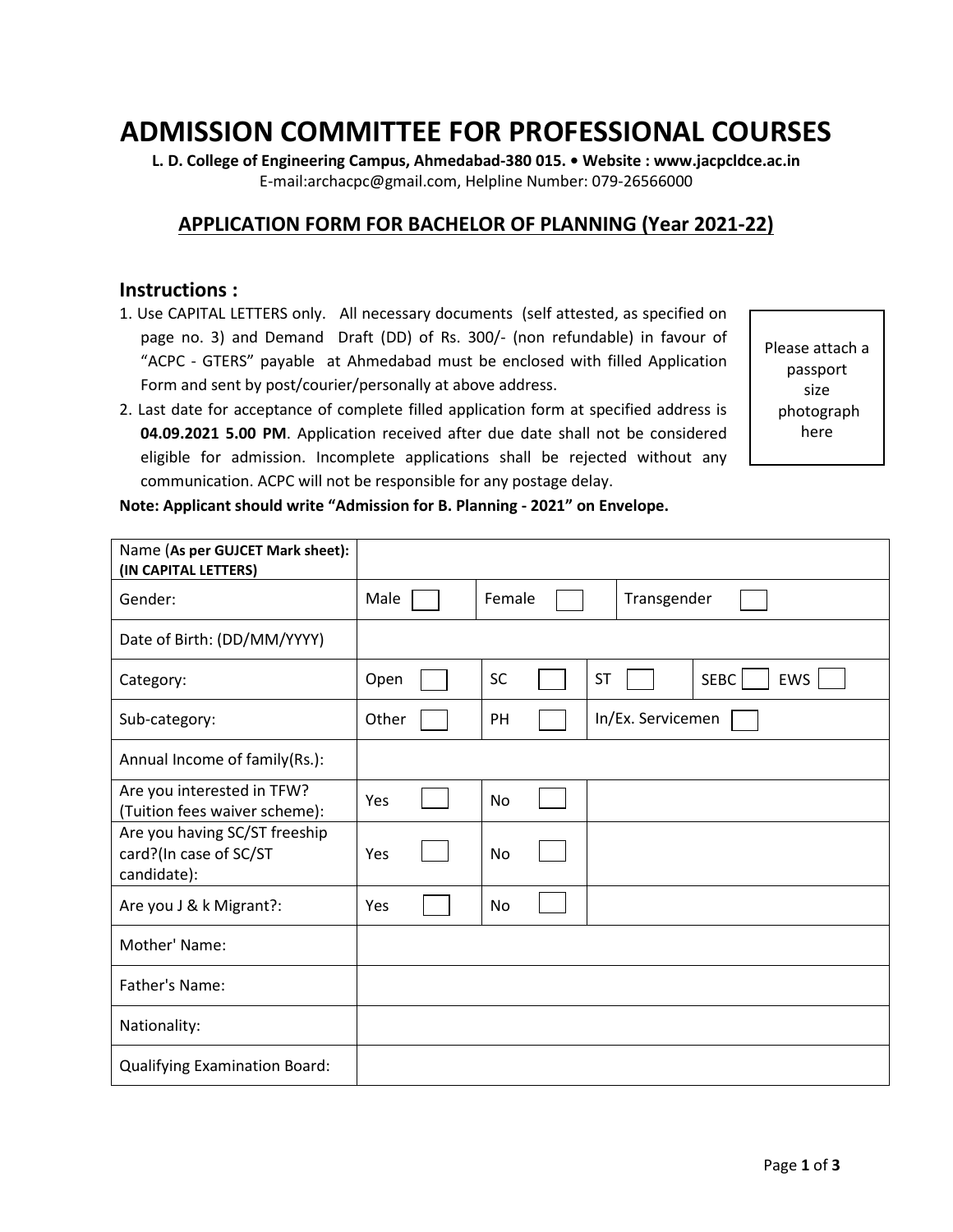| SID No.:                        |                        |                           |        |          |           |
|---------------------------------|------------------------|---------------------------|--------|----------|-----------|
| School Index No./ School No.:   |                        |                           |        |          |           |
| GUJCET 2021 Roll No.:           |                        |                           |        |          |           |
| GUJCET 2021 Marks:              | <b>Obtained Marks:</b> |                           |        | Out of:  |           |
| Seat / Roll No (Std. 12):       |                        |                           |        |          |           |
| Month and year of passing:      |                        |                           |        |          |           |
|                                 |                        | 12 <sup>th</sup> (Theory) |        |          | Practical |
| 12 <sup>th</sup> Marks details: |                        | Obtained                  | Out of | Obtained | Out of    |
|                                 | Physics                |                           |        |          |           |
|                                 | Chemistry              |                           |        |          |           |
|                                 | Math                   |                           |        |          |           |
|                                 | English                |                           |        |          |           |
|                                 | Computer               |                           |        |          |           |
|                                 | Other                  |                           |        |          |           |
|                                 | Aggregate              |                           |        |          |           |
|                                 |                        |                           |        |          |           |
| Address:                        |                        |                           |        |          |           |
|                                 |                        |                           |        |          |           |
| City:                           |                        |                           |        |          |           |
| Dist.:                          |                        |                           |        |          |           |
| Taluka:                         |                        |                           |        |          |           |
| Pin code No.:                   |                        |                           |        |          |           |
| Contact No (Land Line):         |                        |                           |        |          |           |
| Mobile No.:                     |                        |                           |        |          |           |